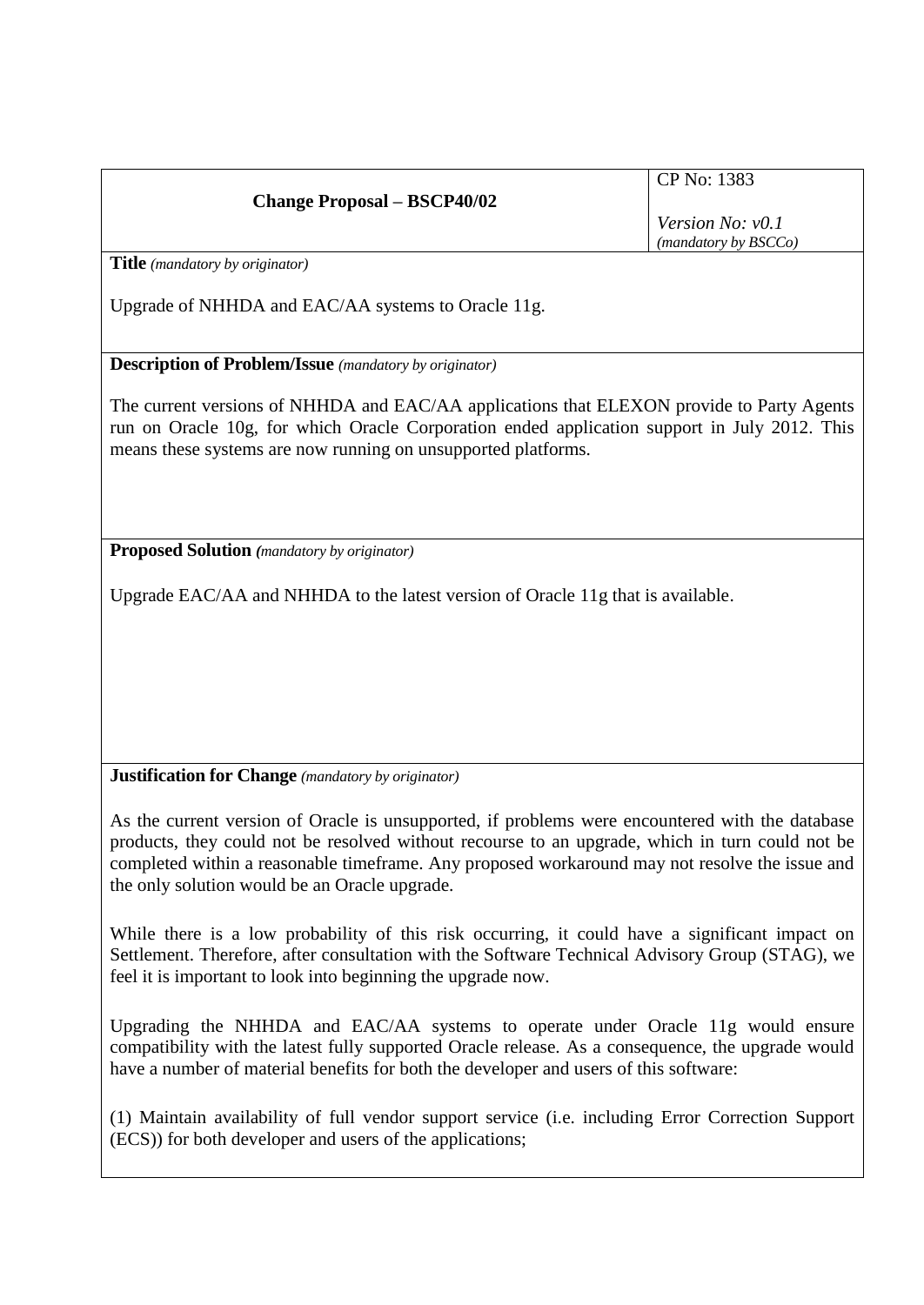(2) Minimise risk of being unable to take advantage of any defect fixes and other enhancements made available by the vendor;

(3) Minimise reliance on reduced vendor support service for both developer and users; and

(4) Minimise cost of vendor support for both developer and users.

The upgraded version of the NHHDA and EAC/AA systems will maintain compatibility with the latest fully supported Oracle Forms release for both server and client components.

**To which section of the Code does the CP relate, and does the CP facilitate the current provisions of the Code?** *(mandatory by originator)*

Section F

**Estimated Implementation Costs** *(mandatory by BSCCo)*

20 ELEXON man days of effort to implement the redlined changes. 20 ELEXON man days equates to £4800.

**Configurable Items Affected by Proposed Solution(s)** *(mandatory by originator)*

EAC/AA and NHHDA Software and supporting Software Documents.

**Impact on Core Industry Documents or System Operator-Transmission Owner Code** *(mandatory by originator)*

No impact identified.

**Related Changes and/or Projects** *(mandatory by BSCCo)*

This change proposal is related to both CP1116 and CP1117 from 2006 when the previous upgrade was carried out. CP1116 and CP1117 proposed the upgrade of the SVA System and SVA Agent Applications software applications to operate using Oracle 10g client and server. Consequently, these have now expired.